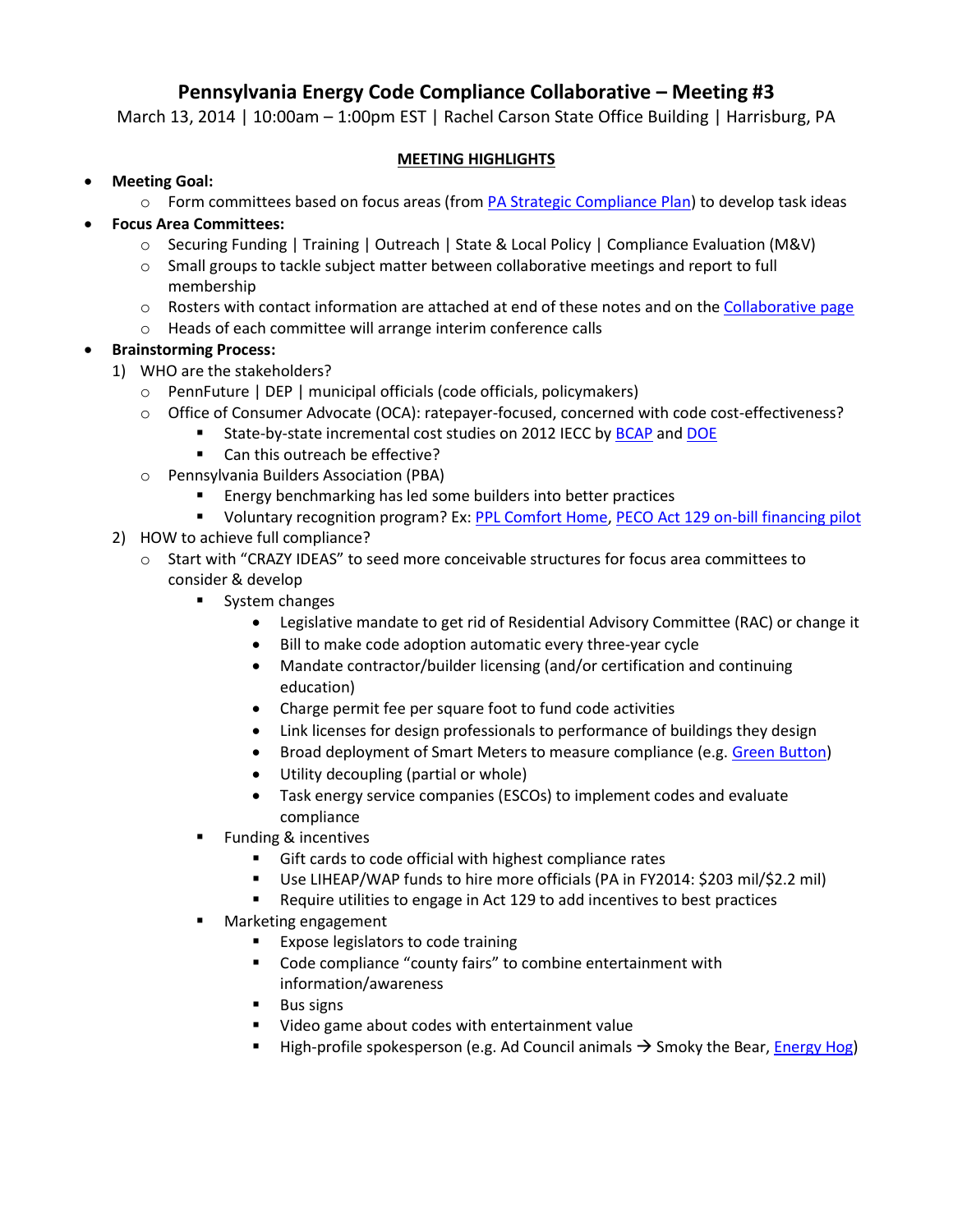## **Committee Process:**

- 1) Securing Funding
	- o LIHEAP/WAP funding to hire more code officials
	- o Public entities (government, schools)
		- Permitting fees (e.g. \$2 to the state, \$2 to homebuilder training, \$2 to design pro training)
		- Revolving loan fund
	- o Private entities (businesses, manufacturers, utilities)
		- Act 129: have PUCs charge \$0.25/month; already have some opt-in funding programs
		- Get a forum of all state utilities to broach this issue
		- ESCOs: Tap into funding opportunities available NOW
- 2) Training
	- o ASHRAE and ICC chapters: Basics on IECC and Standard 90.1
	- o Phone/tablet apps for fieldwork; "videogame-like engagement"
	- o AIA chapters: sessions for architects
	- $\circ$  Legislation requiring a codes training module for all continuing education requirements
- 3) Outreach
	- o Phone/tablet apps for fieldwork; "videogame-like engagement"
	- o Leverage current training opportunities available:
		- **Engage design pros to show up to existing training activities for code officials**
		- **Central database for all events**  $\rightarrow$  **through PA Housing Research Center (PHRC)**
		- Workforce development programs, esp. those engaging students in building professions
- 4) State & Local Policy
	- o *Discussion tabled until committee could meet in interim*
- 5) Compliance Evaluation (M&V)
	- o Engage universities/colleges in compliance evaluation curriculum
		- Standard coursework for students in building professions
		- Two birds with one stone: Example of Nebraska commercial compliance study as a service learning course for University of Nebraska students in architecture, arch engineering, and construction management. The spring semester course will feature classroom instruction and field demonstration.

### **NEXT MEETING**

### Wednesday, June 11, 2014 | 10:00am – 1:00pm EDT

Rachel Carson State Office Building | 400 Market Street, Room 105 | Harrisburg, PA [\(map\)](https://www.google.com/maps/place/Rachel+Carson+State+Office+Building/@40.262458,-76.879696,17z/data=!3m1!4b1!4m2!3m1!1s0x0:0x99362f105f4c18eb) *Bridge Number:* 1-717-612-4788 | *Toll-free***:** 1-855-734-4390 | *PIN:* 413457

## **USEFUL LINKS**

*[Collaborative Homepage:](http://energycodesocean.org/pennsylvania-energy-code-compliance-collaborative)* 1. [Sign Up](http://energycodesocean.org/user/register) **|** 2. [Join the Group](http://energycodesocean.org/group/pennsylvania-energy-code-compliance-collaborative) **|** 3. [Start a Discussion](http://energycodesocean.org/node/add/discussion?gids%5b%5d=3460) **|** 4. [Post a Resource](http://energycodesocean.org/node/add/resource?gids%5b%5d=3460) [PA Strategic Compliance Plan](http://energycodesocean.org/resource/pennsylvania-strategic-compliance-plan)

### **Know someone interested in participating in the Collaborative?**

Contact Shari Shapiro of Cozen O'Conner at **[SAShapiro@cozen.com](mailto:SAShapiro@cozen.com)** or Maureen Guttman of BCAP at [mguttman@bcapcodes.org](mailto:mguttman@bcapcodes.org)